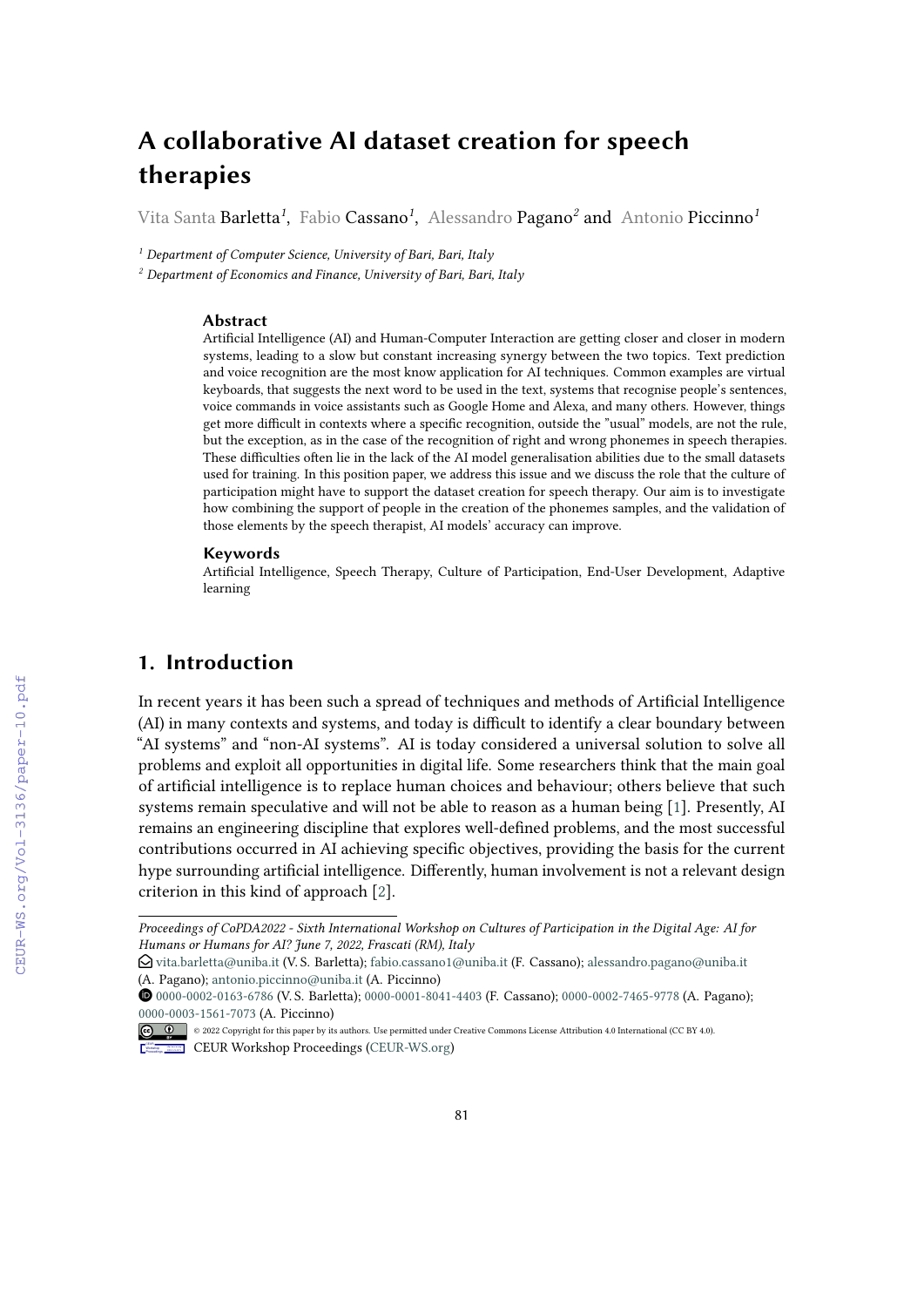Human-centred artificial intelligence (HCAI) focuses on the development of AI that enhances human performance in ways that make the system reliable, safe, and trustworthy.[\[3\]](#page-4-0) The evolution of the HCAI allowed easy access to artificial intelligence systems even for end-users and has stimulated the culture of participation. Moreover, it has emerged as a result of the shift from consumer cultures (in which people are confined to passive recipients of artefacts and systems) to cultures in which users are actively involved in the development and evolution of solutions to their problems. Industry researchers identified groups of users at opposite ends of a continuum: professional programmers are excited by computers because they can create computer programs, while domain experts use computers because they allow them to perform their jobs. The goal of supporting domain experts in developing and/or evolving systems does not mean transferring responsibility for a valid system design to the end-user. Yet, if a tool does not satisfy its intended users' requirements, then end-user support should be used in conjunction with expert support to adapt and improve it. In cultures of participation, sociotechnical environments should be designed to provide tools that make it easy to participate and continue generating value [\[4\]](#page-4-1). To facilitate participation, designers need to be aware of how much effort a user is willing to put into. This will affect how much he or she will contribute [\[5\]](#page-4-2). The participant effort can be minimised by providing the right kinds of meta-design tools, while the potential value one can create can be maximised by framing the problem and sharing results with others [\[6\]](#page-4-3).

There is a design trade-off between AI and Human Computer Interaction (HCI) as they are (historically) on opposite sides of the spectrum of autonomy and control (AI provides for low user control as opposed to HCI) [\[7\]](#page-4-4). As a matter of fact, one of the goals of the ongoing world research is to explore the possible synergies that can lead AI to support HCI. Thereby, in recent years, several AI models and techniques have been successfully applied in different domains: for example, the user's support on virtual keyboards, suggesting the best possible "next word" to write in a message. This proves that the HCI world might find a little overlap with AI and that there is potential for deeper interaction between the two areas in more than one context. However, researchers not always agree on this idea. For example in his work, Grudin expressively describes that those two fields have a lot in common, however not yet found a common point [\[8\]](#page-4-5), on the other hand, Harper et Al. discussed the current role of HCI and AI, explaining how difficult could be to design a human-centered AI [\[9\]](#page-4-6). Lissetti et Al. suggest a merge between HCI and social sciences through AI [\[10\]](#page-4-7), meanwhile the analysis developed by Winograd proposes a way to let HCI and AI interact with each other [\[11\]](#page-4-8).

Nowadays it is also interesting to see how AI can be applied to concepts such as End User Development (EUD). Myers et Al. propose an approach based on Natural Language Processing to improve the development of spreadsheets and support users in understanding why their program might fail [\[12\]](#page-4-9). On the other hand, Buono suggest how formal languages can be used to dynamically manipulate data from heterogeneous sources such as Internet Of Things devices [\[13\]](#page-4-10). However, AI is not only related to spreadsheets or electronics-related work-space. For example, it is also applied to multiple scenarios governed by the user's needs, such as smart home systems [\[14\]](#page-4-11). A proposal such as [\[15\]](#page-4-12) describes how EUD can be applied to those kinds of systems, getting closer to the end-user needs to the smart home system management. Other approaches suggest how AI can be applied to improve the user experience with a mouse pointer, or how to improve the user's emotional response [\[16,](#page-4-13) [17\]](#page-4-14).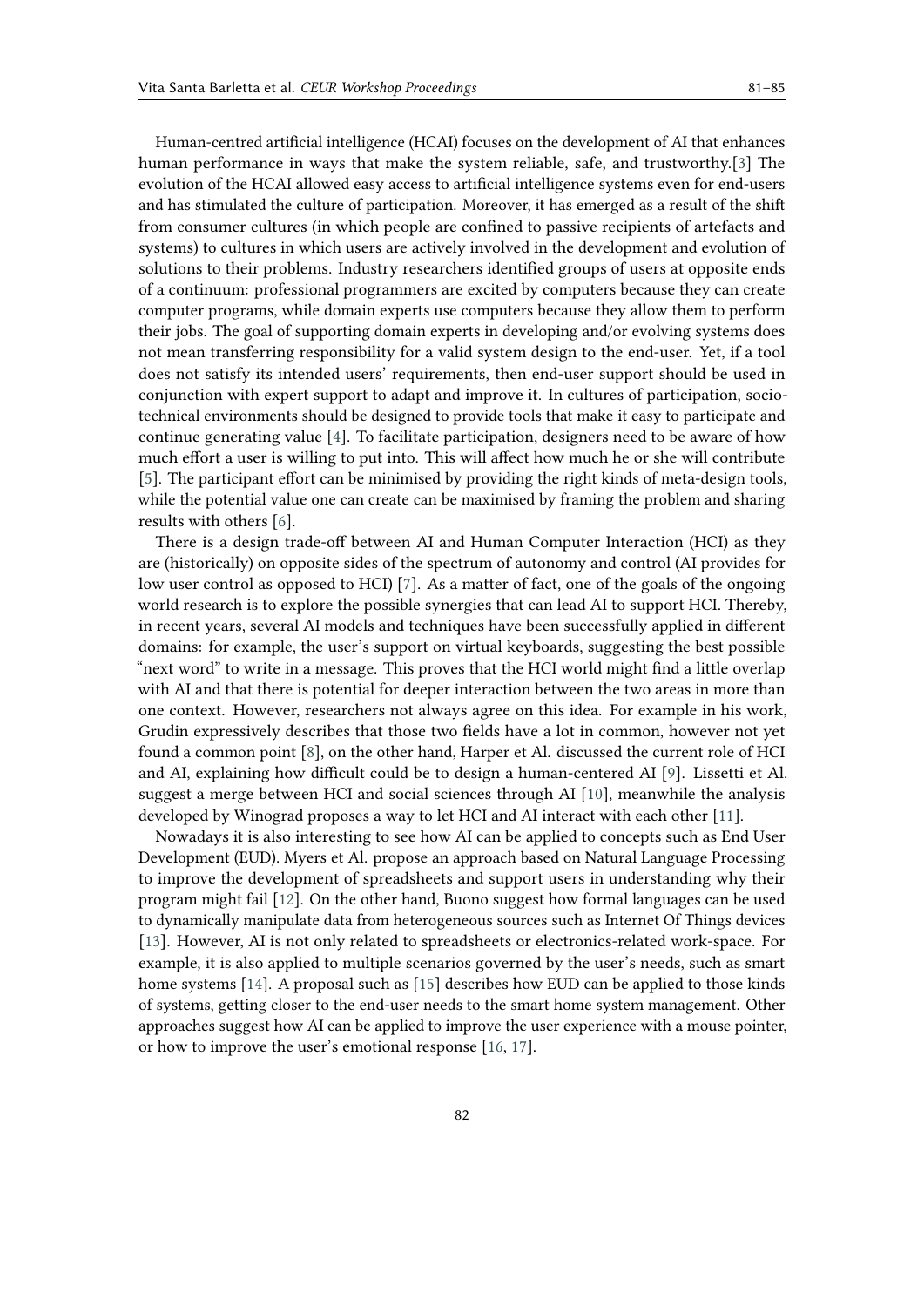### **2. The speech therapy context**

Speaking well is one of the crucial aspects for a child during childhood. Currently, there are limited technological applications supporting speech therapists and patients (typically children below ten years old) during the therapy: some of them rely on the possibility of the patient to listen and repeat phonemes; others try to "understand" how the patient pronounces the words and return an evaluation score to the speech therapist. Despite this, there are many limitations to this approach.

- On the system side, it is not easy to automatically discriminate between close phonemes, leading to the misevaluation of the actual speech score;
- On the user side, engagement decreases as long as the therapy goes on, leading to an early quit of the therapy.

These critical issues can be resolved through the joint intervention of the disciplines of Human computer interaction and artificial intelligence. Currently, there is no structured and shared dataset for speech therapies capable of allowing a better assessment by the therapist and a better therapy for the patient. This paper proposes a collaborative approach for the creation and validation of a shared dataset to be applied to AI models with the aim to improve both children's speech evaluation and overall speech therapy.

We want to debate the support that AI can give to people in a specific scenario, such as speech therapies. In particular, we will discuss how AI can be exploited in systems used in this domain, and how it can be supported by cultures of participation (of the involved actors), through a collaborative approach. The final goal is to collaborative develop a comprehensive dataset for the most accurate training of AI models that are going to support speech therapies and therapists.

Usually, a dataset is a merge of heterogeneous data produced by, for example, sensors or people. AI models, which base their accuracy on the quality of the data, usually find it difficult to classify the "good" from the "bad"ones, leading to poor training and test performances. The rationale behind our idea is depicted in Figure [1.](#page-3-0) We can imagine the culture of participation on two different levels: the first one (called "Level 1") is made by users all over the world speaking the same language that, according to a given list of phonemes, are able to record and label them. The process between them is of collaboration, as each user independently record and send a phoneme to a shared database. This is going to be validated by the speech therapists (named "Level 2") who evaluate the recorded phonemes approving or rejecting them. The evaluation criteria might be personal (each speech therapist chose and validate one record) or cooperative, where two or more express their evaluation on the record. To improve the user's engagement in the process, each record is scored following a gamified approach (for example using a five-star rating widely used in gamification). After these steps, the "cooperative" dataset for the speech therapy, can be used to train the AI model, and used in real-world scenarios. One of the most important aspects of the data creation/validation for AI models is the human factor. As we have shown in our model, people are involved in two distinct steps: the creation of the entry and the validation of the labels. The failure of one of those implies a bad dataset creation and an overall failure of the entire system to support the speech therapists. For this reason, we can imagine applying to both the steps through some gamification techniques, which are highly tested to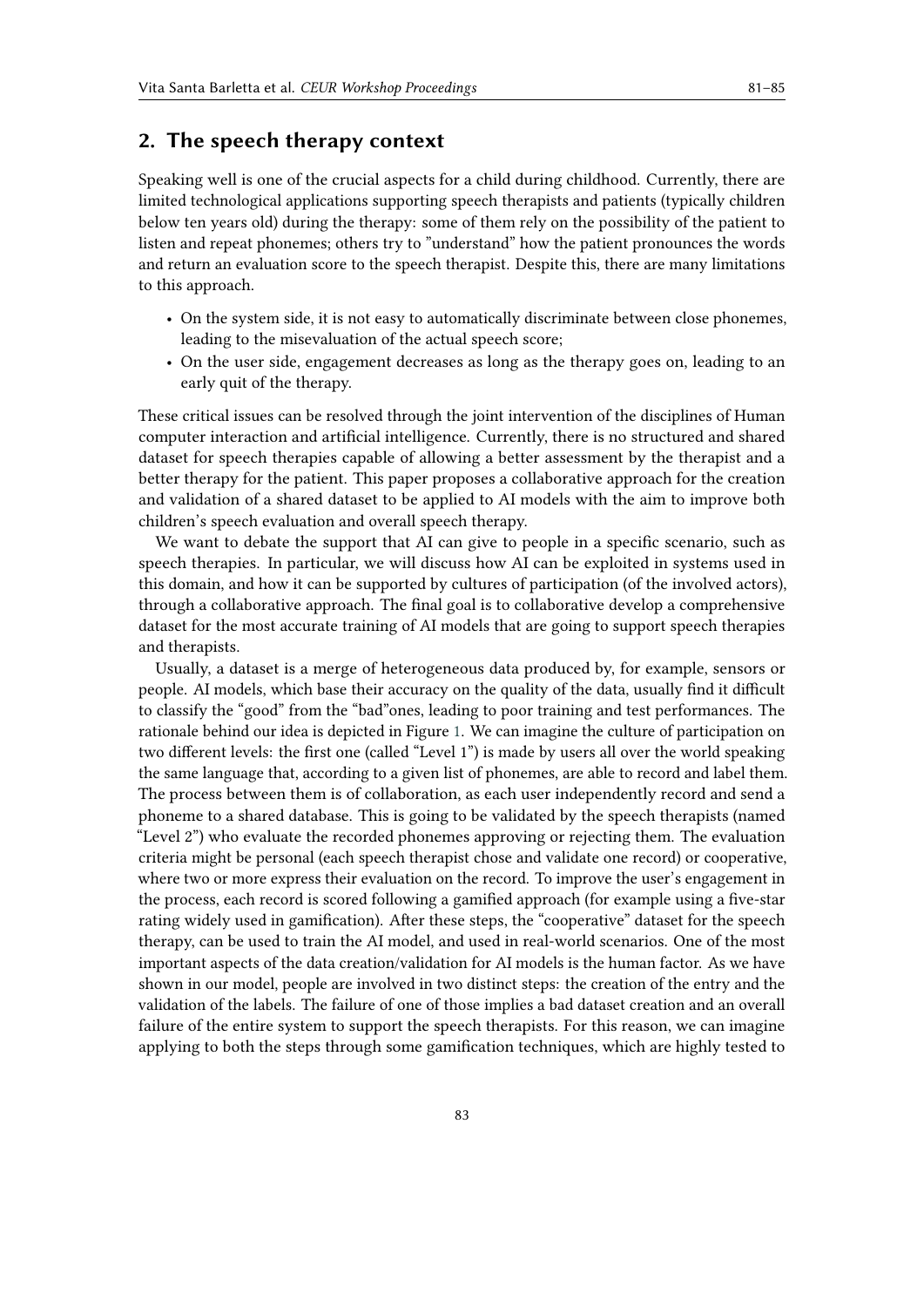

<span id="page-3-0"></span>**Figure 1:** The representation of the collaborative dataset creation: the "Level 1" group represent the collaboration between people to create a phonemes dataset and its labelling. The "Level 2" one represent the collaboration between speech therapist that validate this dataset

be an effective stimulant for people to increment the creation or the validation of the dataset entries [\[18\]](#page-4-15).

# **3. Conclusions**

In recent years HCI and AI slowly but constantly have proved that they belong to two different faces of the same medal. A closer bond between the two, allowed an increasing number of works to merge the techniques from both HCI and AI.

This paper discussed the possibility to use a collaborative AI dataset creation to support speech therapies. In particular, we introduced how important it is, for modern AI models, to use well-curated datasets. Thus we proposed a model that could support this: by applying the culture of participation, people can support the basic creation of phonemes records; by using the same approach, speech therapists validate all the created entries. With this dataset, many AI models can be trained in order to correctly recognise phonemes during speech therapies, supporting therapists and patients.

The entire so-described approach could be supported by gamification, allowing a constant flow for new phonemes records and their validation. Furthermore: we have to validate the proposed approach and investigate any possible difficulty of the involvement of the people in the entire dataset creation and validation. Lastly, tests with real users and speech therapists/patients must be performed to validate our work.

## **References**

- [1] R. Kurzweil, The singularity is near : when humans transcend biology (2005) 652.
- [2] E. Brynjolfsson, A. McAfee, The second machine age: Work, progress, and prosperity in a time of brilliant technologies., W W Norton & Co, 2014.